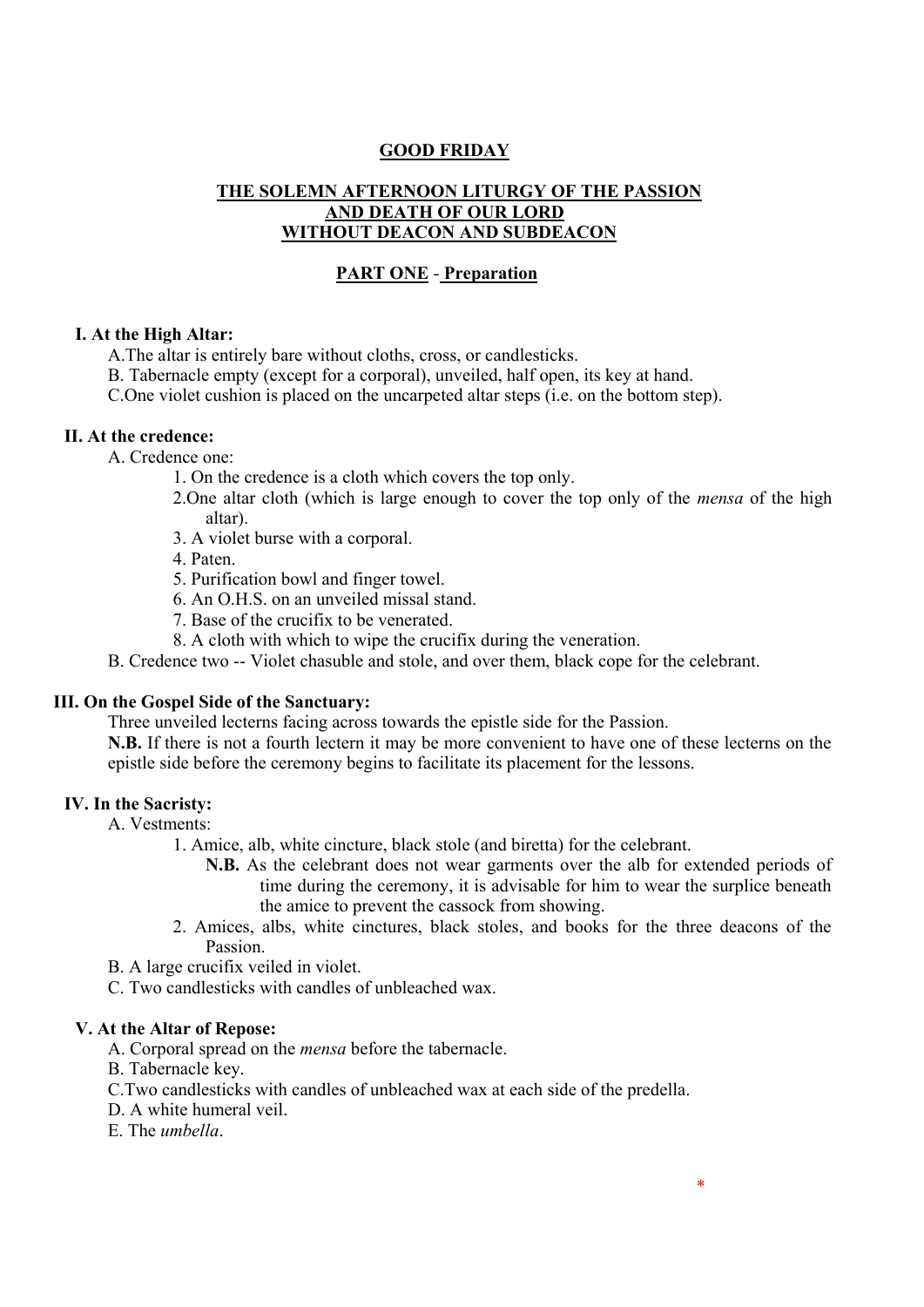## **PART TWO - The Ceremony**

### **I. First Part of the Liturgy:**

- A. Vestments -- **celebrant** amice, alb, cincture, black stole.
- B. The procession is in silence and is in the following order:
- C. Neither cross nor candle is carried in the procession.
- D. Upon entering the sanctuary all arrange themselves as follows:
- E. All bow to the high altar.
- F. The **celebrant** prostrates, resting his face and arms on the cushion on the altar steps.
- G. All others kneel and bow.
- H. On a signal from **MC1** all kneel erect:, the **celebrant** stands.
- I. **Ac1** brings the O.H.S. from credence one before the **celebrant**.
- J. Facing the altar the **celebrant** sings the prayer *Deus qui peccati* in the second ferial tone. All respond Amen.
- K. **Ac1** returns to his place, leaving the O.H.S. on the credence.
- L. The **MCs** stand, bow to the altar with the **celebrant**, and accompany him to the sedilia where he sits during the lessons.
- M. Meanwhile **Ac2** removes the cushion, and **Ac3** places a lectern in the middle of the choir. **N.B.** If it is more convenient, this may be placed before the ceremony begins.

### **II. The Lessons:**

- A. **MC2** presents the O.H.S. to the **lector**:, they both bow to the altar and proceed to the lectern.
- B. Facing the altar, the **lector** reads the first lesson *in tono propietiae* with no introductory title and no *Deo gratias* at its close.
- C. The responsory is then sung while the **lector** bows to the altar and returns to his place. **MC2** takes the O.H.S. and returns to the sedilia.
	- **N.B.** If a suitable lector is not available, the **celebrant** chants the lesson standing at the sedilia, the lectern being placed before him.
- D. After the responsory all rise. **MC2** holds the O.H.S. before the **celebrant** at the sedilia. The **celebrant** chants *Oremus*, and *Flectamus genua*, at which time all kneel. Then he sings *Levate*, all rise, and the **celebrant**, with hands joined sings the prayer in the first ferial tone. After Amen all sit.
- E.**MC2** presents the book to the **second lector**. The two bow to the altar, go to the lectern, and the latter chants the second lesson. There is no introductory title and no response at the end. The **lector** reverences the altar, returns the book to **MC2**, and returns to choir. **MC2** returns the O.H.S. to the credence.
- F. The choir sings the second responsory.
- G. **Ac3** removes the lectern from the middle of the choir.
	- **N.B.** If this lectern is to be used for the Passion, the **acolyte** now takes it to the gospel side.

## **III. The Passion:**

A. The **deacons of the Passion** vest in the sacristy during the lessons.

1. As soon as the lectern is removed from the middle of the choir they process to the sanctuary- -each carrying his book--in this order: the *Chronista*, the *Synagoga*, and finally the *Christus*.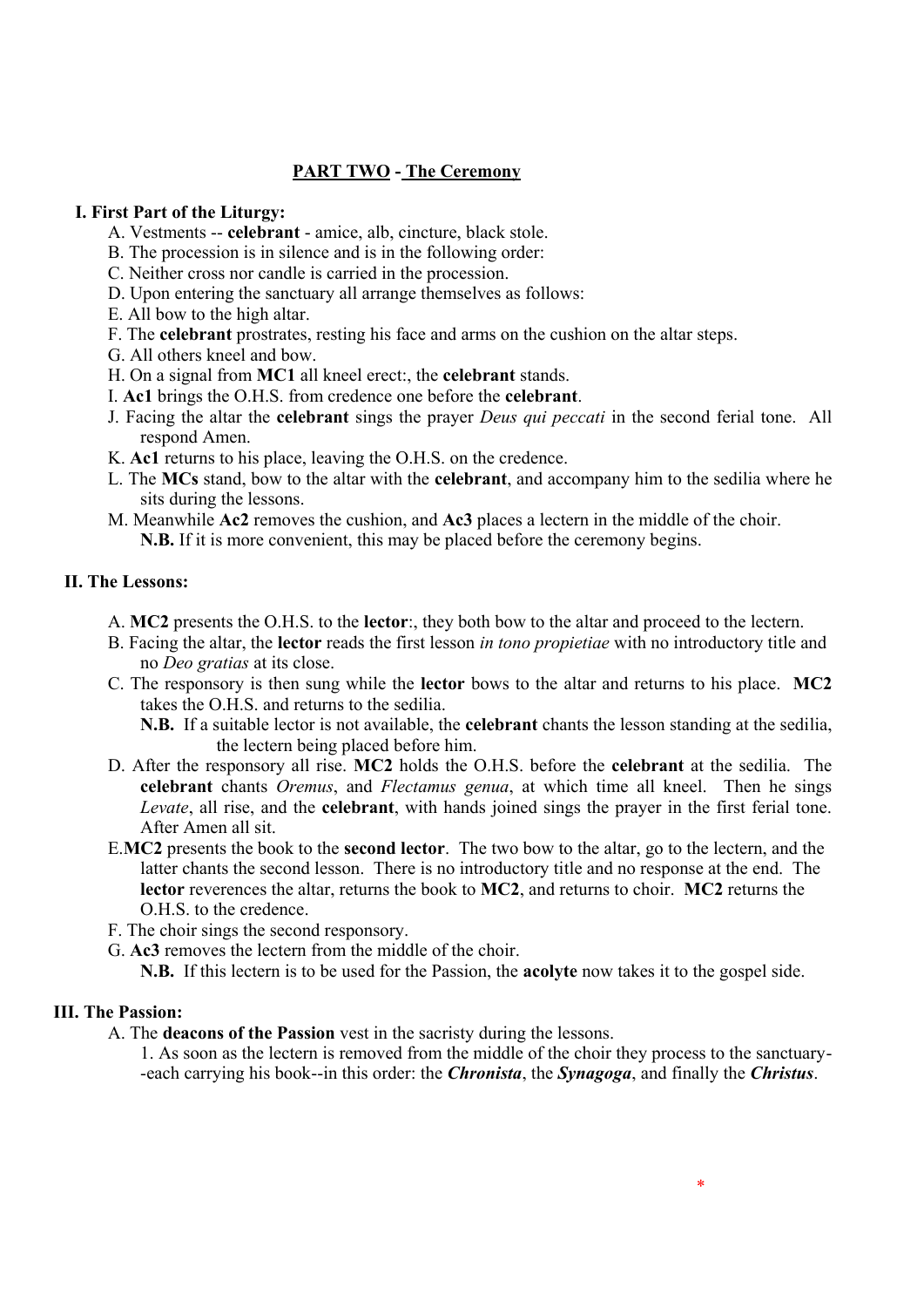2. The **deacons** come before the altar where they are joined by **MC2**. They bow, and go to the

sedilia.1 <sup>1</sup> They stand before the **celebrant** and bow low as he says *Dominus sit*, etc., and then standing erect they answer Amen, and go and sing the Passion accompanied by **MC2**.

3. At the lecterns they stand with the *Chronista* in the center, the *Christus* being at his right and the *Synagoga* at his left.

4. Those singing the Passion do not sign the book or themselves.

5. After the words *tradidit spiritum* all kneel in their places until **MC1** gives the signal to rise.

6. After the Passion the **deacons** reverence the altar and return to the sacristy. The **celebrant** does not kiss the book, nor is *Laus tibi Christe* said.

**N.B.** If the **celebrant** is to say or sing the Passion himself, he does so at the lectern on the gospel side, having said *Dominus sit...meis*, bowed low before the altar.

### **IV. The Solemn Prayers:**

- A. At the sedilia the **celebrant** puts on a black cope, assisted by the **MCs**.
- B. Meanwhile, **Ac3** and **Ac4** spread the altar cloth on the *mensa*, and **Ac1** places the missal stand with O.H.S. in the center of the altar.
- C. The **celebrant** and **MCs** bow to the altar and ascend, **MC1** being on the right. The **celebrant** kisses the altar.
- D. The **celebrant**, with the **MCs** at his sides assisting him, chants the nine solemn prayers.
- E. With hands joined the **celebrant** sings the intention for each prayer and then *Oremus*. At *Flectamu*s genua, all kneel. When the **celebrant** sings *Levate*, all rise.
- F. The **celebrant** with hands extended sings the prayer in the first ferial tone. He joins his hands at the conclusion of each prayer.

**N.B**. The *Oremus*, *Flectamus genua*, and *Levate*, as well as the genuflection are omitted at the prayer for the Jews, for although Holy Mother Church does not hesitate to pray for the descendants of Our Lord's executioners, she nonetheless refrains from using that action wherewith they mocked Him during His Passion.

- G. At the end of the prayers the **celebrant** and the **MCs** bow to the altar and go by the shorter way to the sedilia where the **celebrant** takes off his cope.
- H. **Ac1** removes the missal stand and book to the credence.

### **V. The Unveiling of the Cross:**

- A. The **celebrant** preceded by **MC2**, the four **acolytes** in pairs, and **MC1** goes to the sacristy to get the large veiled crucifix. The return procession is as in the diagram below:
- B. **Ac3** and **Ac4** bow to the altar. **Ac3** goes to the credence, and takes the O.H.S. **Ac4** goes to his bench.
- C. Accompanied by the **MCs** and the **acolytes** bearing their candles, the **celebrant** goes to the epistle side of the sanctuary where he stands *in plano* facing the nave. All arrange themselves as in the diagram below:
- D. Lifting up the crucifix--but not too high--the **celebrant** unveils the top of it (not exposing the face of the figure) and chants alone *Ecce lignum crucis*.
- E. He then continues *in quo...pependit*. All then sing *Venite adoremus*.
- F.Thereafter, all--except the **celebrant** and **Acs1** and **2**--kneel and adore for a few moments in silence.
- G. The **celebrant** and his attendants ascend to the epistle side of the footpace:
- H. The **celebrant** unveils the right arm of the figure, raises the crucifix a little higher, and in a higher tone sings *Ecce lignum crucis* as before. All kneel as before.

-

<sup>&</sup>lt;sup>1</sup> The *Munda cor* is not said.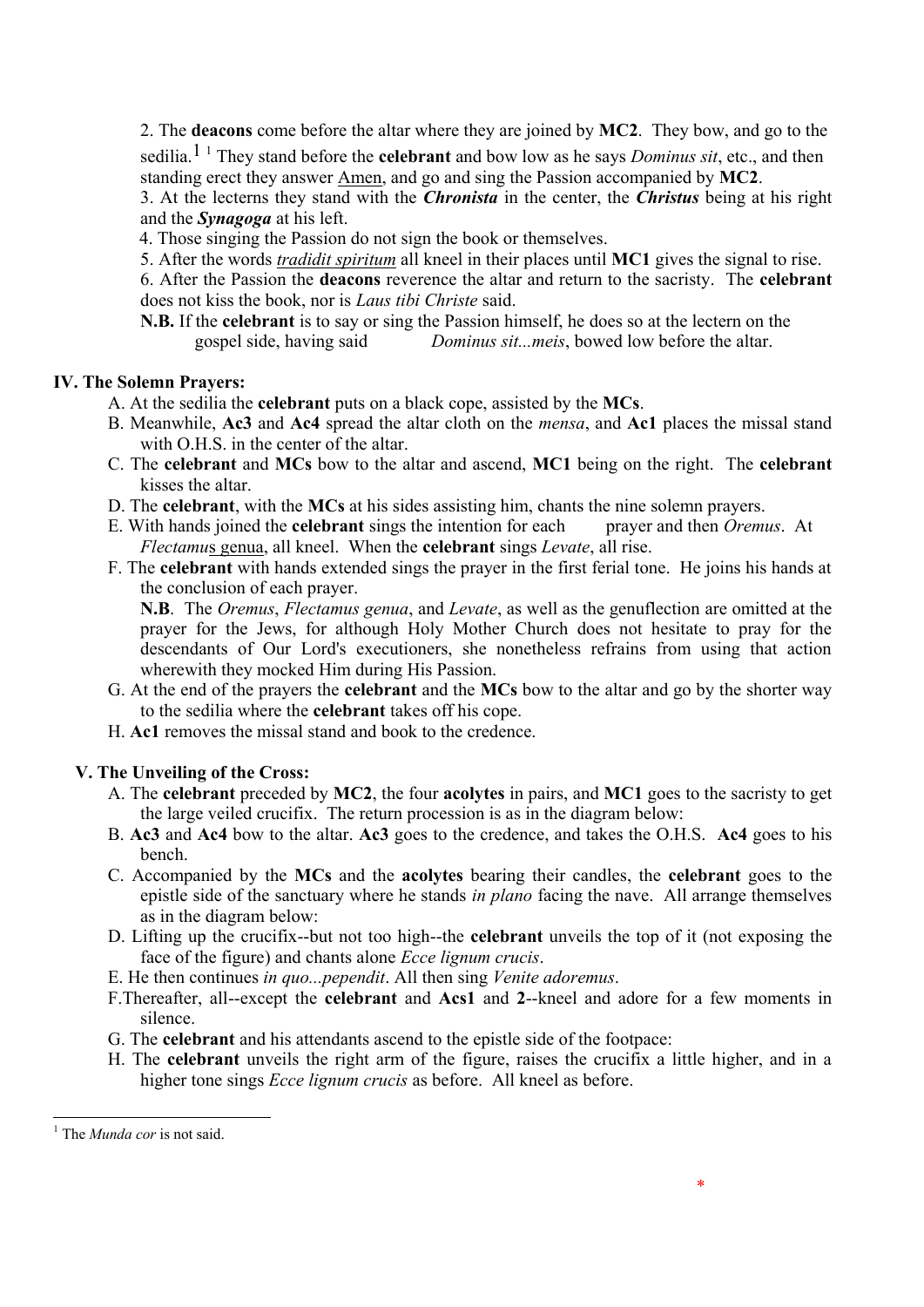- I. Finally, the **celebrant** moves to the center of the altar, unveils the crucifix completely--**Ac4** will take the veil from **MC2**--raises it still higher and in a higher pitch sings *Ecce lignum crucis*, all others acting as before.
- J. Meanwhile,**Ac4** places the veil on the credence.
- K. When everyone rises after the third *Ecce lignum* **Ac3** places the O.H.S. on the credence and takes the cloth with which he will wipe the crucifix during the veneration. He and **Ac4** come before the **celebrant**, genuflect *in plano*, ascend to the predella and take the crucifix.
- L. **Ac3** and **Ac4**, kneeling near the front of the predella and facing the nave hold the crucifix by its arms resting the foot on the ground.
- M. **Ac1** and **Ac2** place their candles on either side of the crucifix and kneel on the top step facing each other.
- N. Meanwhile, the **celebrant** goes to the sedilia where he removes his shoes for the veneration. The clergy and servers do likewise.<sup>2</sup>

### **VI. The Veneration of the Cross:**

- A. The **celebrant**, accompanied by the **MCs** goes to the entrance of the choir and advances towards the cross making a simple genuflection, three times, at intervals. Kneeling at the edge of the predella he kisses the feet of the Crucified, and without any further genuflection returns to the sedilia and puts on his shoes.
- B. The **clergy**, followed by the **servers** now do in like manner, being marshalled by the **MCs**.
- C. When the veneration of the servers is finished **Acs1** and **2** with their candles and **Acs3** and **4** with the cross go to the communion rail--led by **MC2**--for the veneration of the faithful.
- D. **Ac3** and **Ac4** rest the foot of the cross on the ground. **Ac1** and **Ac2** place their candles on the ground and stand facing each other. Meanwhile **MC1** takes the base for the cross from the credence and puts it in place on the altar.
- E. In venerating the cross, the faithful genuflect once, kneel, and kiss the feet of the Crucified.
- F. When the veneration is finished the **acolytes** are led by **MC2** back to the altar.
- G. **Ac1** and **Ac2** put their candles on the *mensa*, and go to their places.
- H. **Ac3** and **Ac4** put the cross in its base and return to their places.
- I. All crucifixes in the church are now unveiled.

#### **VII. The** *Sanctissimum* **Procession:**

- A. At the sedilia the **celebrant** removes his black stole, and puts on a violet stole and chasuble.
- B. The **celebrant** takes the burse from the credence, genuflects on the lowest step, and spreads the corporal on the *mensa*.
- C. **Ac1** with the ablution dish and finger towel, and **Ac2** with the O.H.S. on its stand come before the altar, genuflect, and ascend to the predella. **Ac1** deposits the dish and towel to the right of the corporal. **Ac2** places the book to the left of the corporal and at an angle as at the Canon of the Mass.
- D. The **celebrant** and the **acolytes** descend *in plano*.
- E.**MC1** and **MC2** join them. They all genuflect and go in procession to the altar of repose.
- F. There they make a double genuflection. **Ac1** and **Ac2** kneel by their candles, and **MC2** gets the *umbella*.
- G. The **celebrant** unlocks the tabernacle, genuflects, and places the ciborium on the corporal.
- H. **Mc1** gives the humeral veil to the **celebrant**.
- I. **Ac1** and **Ac2** take their candles and stand before the altar.

-

 $2$  The removal of shoes may be omitted.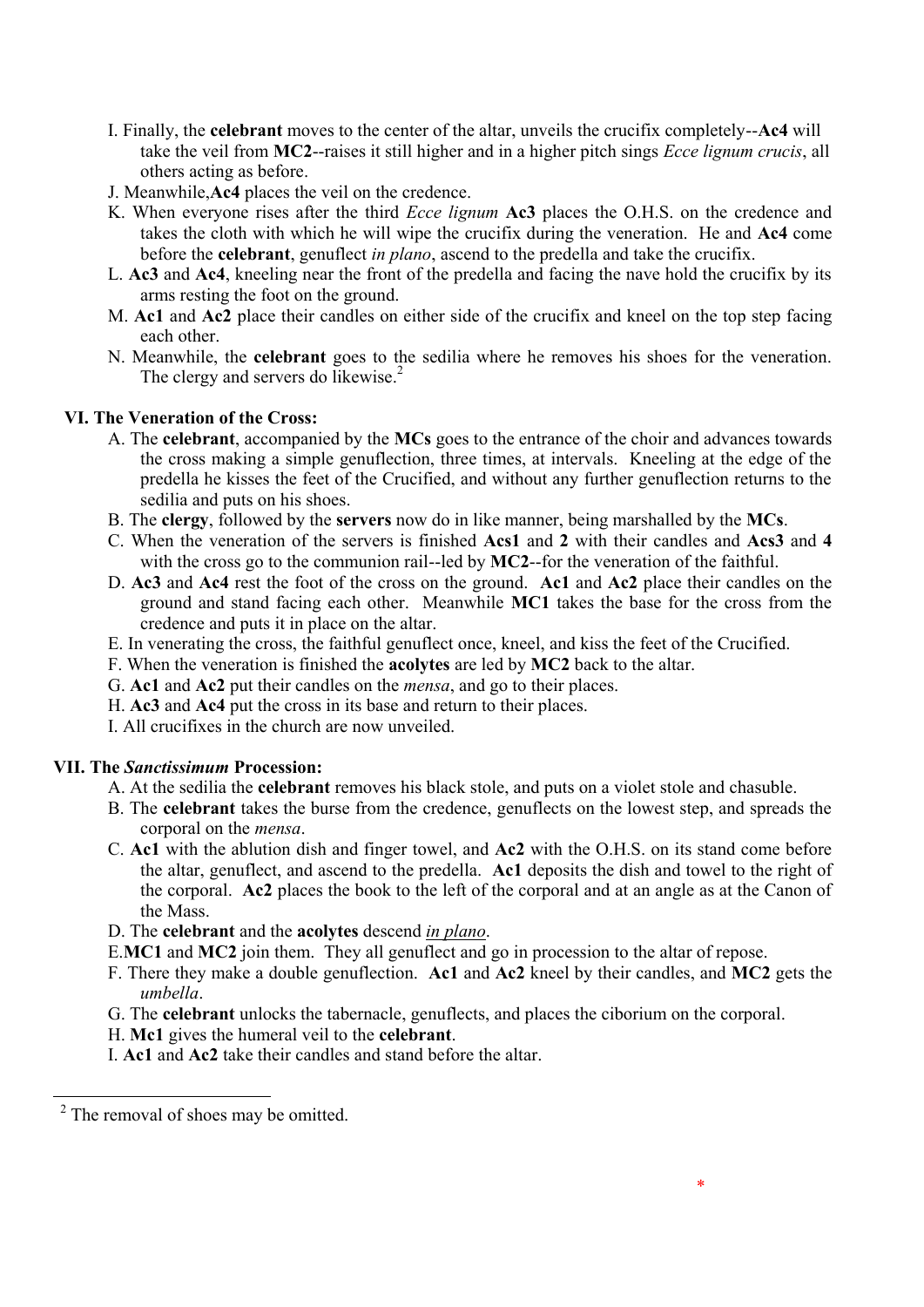- J.The **celebrant** genuflects, takes the ciborium and wraps the veil around it. The procession returns to the sanctuary in the following order:
- K. **N.B**. **MC2** holds the *umbella* over the **celebrant's** head.
- L. The **celebrant** carries the ciborium to the sanctuary, places it on the corporal which is on the altar and genuflects.
- M. **McI** takes the humeral veil.
- N. **Ac1** and **Ac2** place their candles on the *mensa*, genuflect, and kneel on the lowest step facing each other. **MC2** puts the *umbella* aside and returns to his place.
- O. As the *Sanctissimum* passes by, all kneel.
- P. As It approaches the sanctuary **Ac3** and **Ac4** stand, and they genuflect as It passes.

## **VIII. The Communion:**

- A. The **MCs** remain *in plano*.
- B. With hands joined the **celebrant** recites aloud "*Oremus. Praeceptis...dicere*." He then says the *Pater Noster* alone. The **MCs** respond *sed libera nos a malo*. The **celebrant** answers "Amen."
- C. During the *Libera* the **celebrant** does not sign himself at *da propitius*.
- D. After the prayer *Perceptio* the **celebrant** removes the veil and uncovers the ciborium.
- E.**Mc1** takes the paten from the credence and the **acolytes** come before the altar for Communion.
- F. The **celebrant** takes a host in his right hand, passes it into his left, and holding it over the ciborium says *Domine non sum dignus* thrice striking his breast each time. He then receives the host.
- G. The *Confiteor* is now recited by **Mc1**.
- H. After having received Communion the **acolytes** will return to their benches.
- I. Priests and deacons wear violet stoles while communicating.

# **IX. The End of the Service:**

A. When the Communion is finished the paten is purified into the ciborium.

- B. The **celebrant** washes his fingers in the ablution dish.
- C. Thereafter, he covers and veils the ciborium and places it in the tabernacle. He then folds the corporal and puts it in the burse.
- D. **Ac1** and **Ac2** come to the epistle side of the altar and take the ablution dish and finger towel, paten, and burse to the credence table.
- E. **MC2** places the book in the middle of the altar, parallel to its edge.
- F. The **celebrant** standing in the middle with the **MCs** sings with joined hands in the second ferial tone the three prayers of thanksgiving. All stand for this.
- G. The **celebrant** and **MCs** descend. The procession is formed, all genuflect, and process out in the order they processed in.
- H. Vespers are not said, and Compline is recited--not sung.
- I. At a convenient time all ciboria are removed from the altar of repose and the high altar to the place of reservation.
- J. When the ciborium has been removed from the high altar, this is stripped by the sacristan, without ceremony, leaving only the cross and four candlesticks.
- K. From the unveiling of the cross on Good Friday to Vespers of Holy Saturday (inclusive) it is saluted by all with a genuflection *in actu functionis*.

# **ITA CAEREMONIA CONFECTA EST**